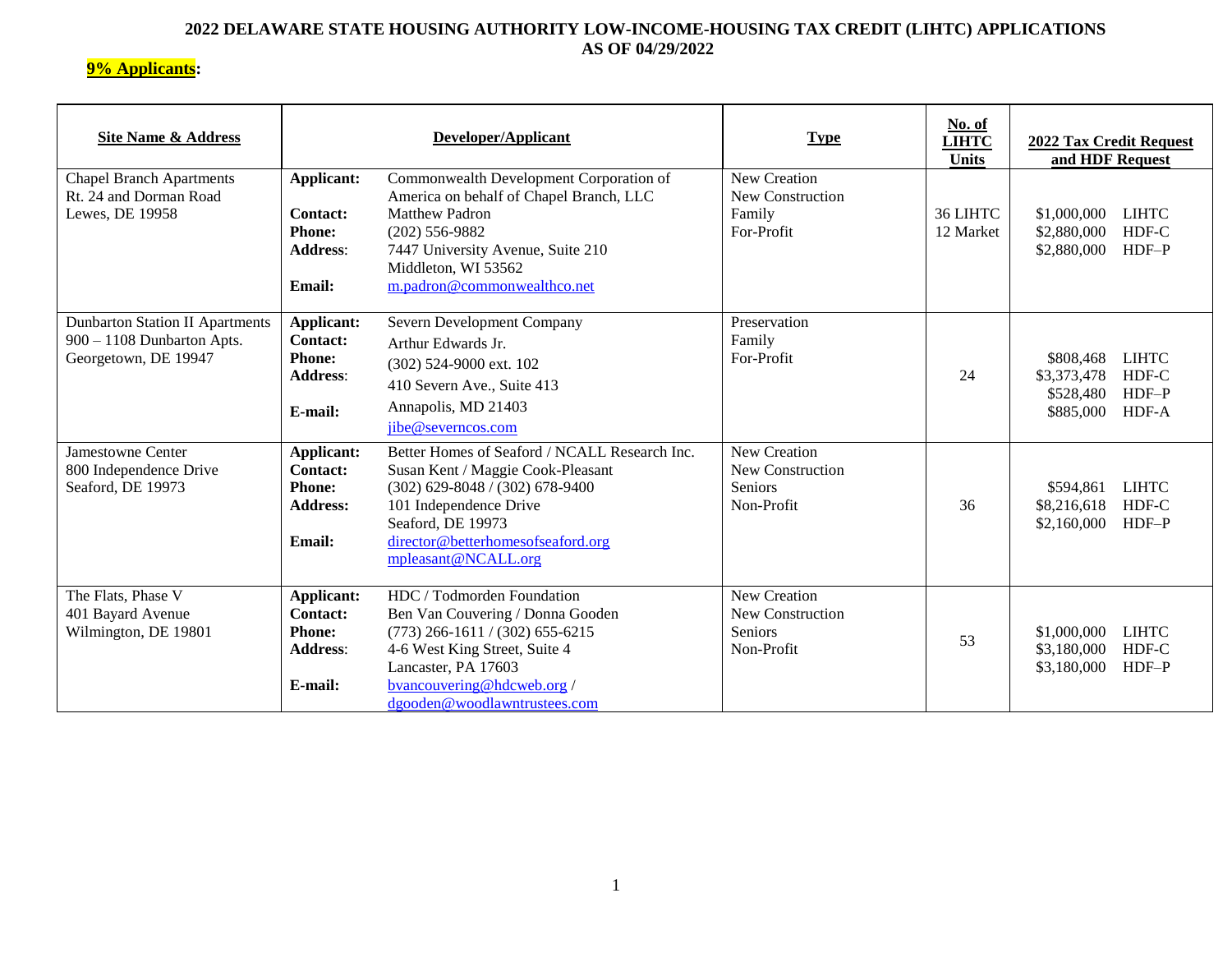| <b>Site Name &amp; Address</b>                                                                                                                         | Developer/Applicant                                                          |                                                                                                                                                                                                                        | <b>Type</b>                                                      | No. of<br><b>LIHTC</b><br><b>Units</b>                   | 2022 Tax Credit Request<br>and HDF Request          |                                  |
|--------------------------------------------------------------------------------------------------------------------------------------------------------|------------------------------------------------------------------------------|------------------------------------------------------------------------------------------------------------------------------------------------------------------------------------------------------------------------|------------------------------------------------------------------|----------------------------------------------------------|-----------------------------------------------------|----------------------------------|
| The Reese Apartments<br>8093 S DuPont Hwy<br>Felton, DE 19943                                                                                          | Applicant:<br><b>Contact:</b><br><b>Phone:</b><br><b>Address:</b><br>E-mail: | Carson Development LLC / Reese Associates, LLC<br>Max Friedman / Danielle Smith<br>$(302)$ 463-9716<br>14 Rockford Crossing<br>Dover, DE 19901<br>MFriedman@gildevco.com/<br>danielle@carsondevco.com                  | New Creation<br>New Construction<br>Family<br>For-Profit         | 36 LIHTC<br>12 Market                                    | \$999,013<br>\$2,880,000<br>\$2,880,000             | <b>LIHTC</b><br>HDF-C<br>$HDF-P$ |
| Villa Maria<br>55 Race Street<br>Wilmington, DE 19812                                                                                                  | <b>Applicant:</b><br>Contact:<br><b>Phone:</b><br><b>Address:</b><br>E-mail: | Ministry of Caring, Inc./NCALL Research, Inc. on<br>behalf of Villa Maria, LLC<br>Br. Ronald Giannone/Phil Hoffert<br>$(302)$ 855-1370<br>115 East 14 <sup>th</sup> Street, Wilmington, DE 19802<br>phoffert@ncall.org | New Creation<br>New Construction<br><b>Seniors</b><br>Non-Profit | 51 LIHTC<br>23 Market                                    | \$1,000,000<br>\$5,000,000<br>\$3,500,000           | <b>LIHTC</b><br>HDF-C<br>$HDF-P$ |
| C – Construction HDF Financing Requests<br>P - Permanent HDF Deferred Financing Requests;<br>$A =$ Amortizing; * Rolled/Assumed HDF debt not included; |                                                                              | <b>Total 9% Requests</b>                                                                                                                                                                                               |                                                                  | \$5,402,342<br>\$25,530,096<br>\$15,128,480<br>\$885,000 | <b>LIHTC</b><br>$HDF - C$<br>$HDF - P$<br>$HDF - A$ |                                  |